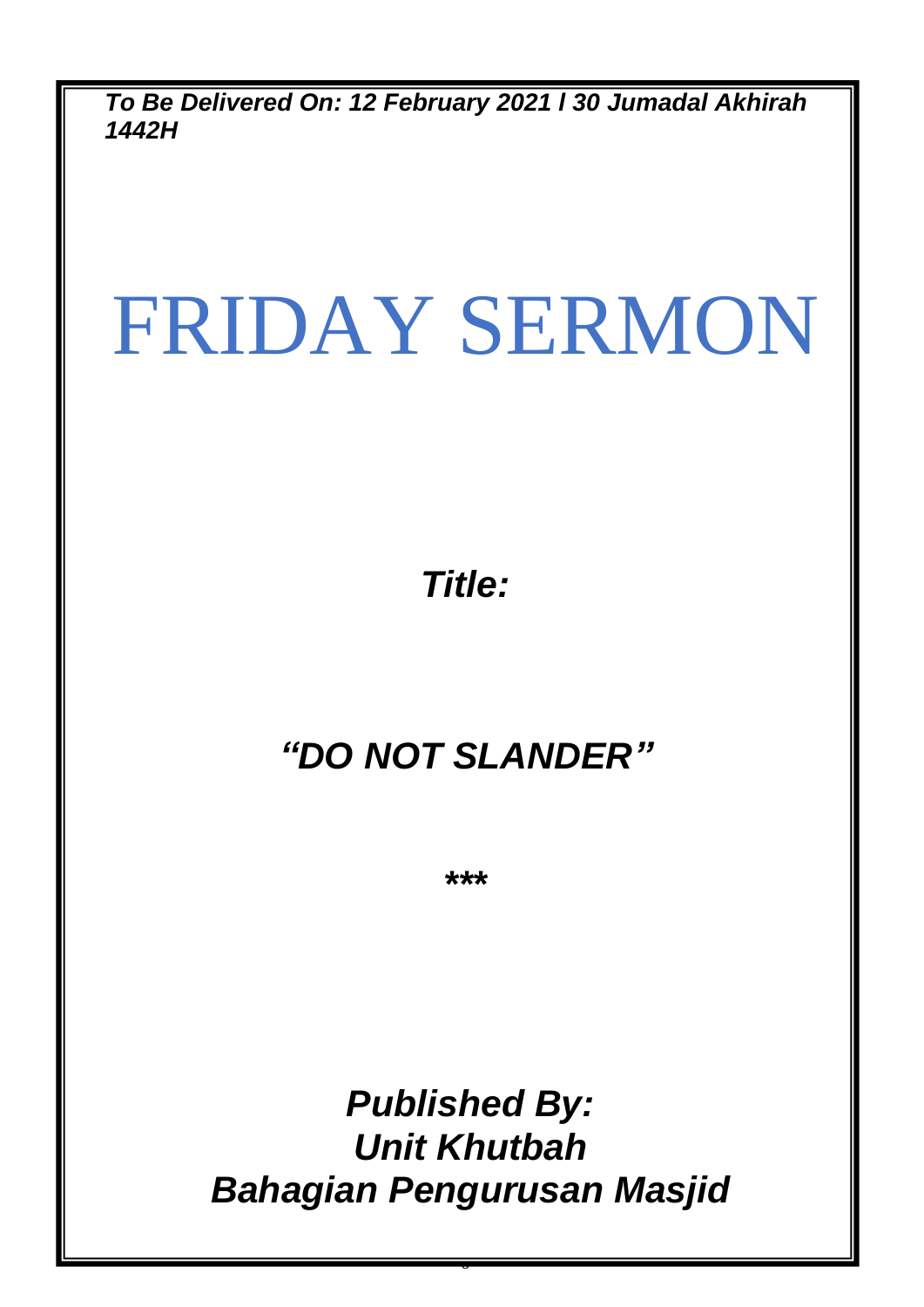# *JABATAN AGAMA ISLAM SELANGOR "DO NOT SLANDER"*

ا<br>إ ن<br>ا اَلْحَمْدُ لِلَّهِ الْقَائِلِ:وَٱلَّذِينَ يُؤَذُونَ ٱلْمُؤْمِنِينَ وَٱلْمُؤْمِنَتِ بِغَيْرِ مَا و<br>و ់<br>ត  $\overline{\phantom{a}}$ ֦֧֦֧֦֧֦֧֦֧֦֧֦֧֜֜֜֜֓֓֟֓֟֓֟֓֟֓֟֓<br>֧֝֜֜**֓**֧֓֝֟  $\overline{\phantom{a}}$  $\frac{1}{2}$ ֦֧֦֧֦֧֦֧֦֧֦֜֜֜֜֜֜֜<br>֧ׅ֝֜֜֜֜֜֜֜֜֜֜֜֝֜֜֞֟֟֟֟֟ جُرِ مَه<br>بيرِ مَه ہ<br>د  $\ddot{\cdot}$ تِ بِغَ<sub>ّ</sub> َٰ  $\ddot{\cdot}$ الْمُؤْمِنَٰ ہ<br>\$ و ہ<br>1 َ<br>َء ر<br>الْمُؤْمِنِينَ وَ ہ<br>ء و ہ<br>1  $\ddot{\cdot}$ ينَ يُؤَذُونَ و<br>په ہ<br>ء و<br>د بة<br>1 اِلْذِ َ<br>م و ا  $\ddot{\cdot}$ بِينَ و<br>مم ا م ا<br>أستر م ا ِإَوث ្ធ ٗ بر<br>م َٰ  $\tilde{\cdot}$ لموا بُهْتَن  $\frac{1}{2}$ ُ ْ مُ و<br>ا  $\frac{1}{2}$ بر<br>م  $\ddot{\phantom{0}}$ ت ِد ٱح  $\frac{1}{2}$  $\ddot{\phantom{0}}$ ق  $\ddot{\cdot}$ يَ<sub>ه</sub> وأقَ **ٔ** ُ أَكْتَسَبُواْ فَقَدِ أَحْتَمَلُواْ بُهْتَنَا وَإِثْمَا مُّبِينَا ۚ ۞ ' ہ<br>م

الا<br>ا أَشْهَدُ أَنْ لَّا إِلَهَ إِلاَّ اللَّهُ وَحْدَهُ لاَ شَرِيكَ لَهُ وَأَشْهَدُ أَنَّ مُحَمَّدًا ំ<br>• ँ<br>न و<br>ا ر<br>زن ْ َ<br>پ ์<br>-<br>1 ر<br>نو  $\frac{1}{2}$ ً<br>أ ت<br>م  $\frac{1}{2}$ ان<br>م  $\sum_{i=1}^{n}$ ،<br>ا ر<br>زا ْ<br>;  $\ddot{\mathbf{z}}$  $\frac{1}{2}$ ر<br>ر َ<br>ا  $\overline{\mathbf{z}}$  $\ddot{\phantom{0}}$  $\lambda$  $\frac{1}{2}$ َ<br>ا  $\tilde{\cdot}$ الله  $\tilde{\phantom{a}}$ عَبْدُهُ وَرَسُوْلُهُ. اَللَّهُمَّ صَلِّ وسَلِّم عَلَى سَيِّدِنَا مُحَمَّدٍ وَعَلَى آلِه<sub>ِ ــُ</sub>  $\frac{1}{2}$ ٍ<br>و ْ ً<br>م  $\overline{\mathbf{r}}$ ِ<br>م  $\tilde{\cdot}$ <u>لم</u> ر<br>آ )<br>ጎ  $\ddot{\phantom{0}}$  $\frac{1}{1}$  $\overline{\mathbf{1}}$ ِ<br>م  $\tilde{\mathbf{i}}$ تا<br>م ر<br>ر<br>ر نز<br>آ  $\overline{\phantom{a}}$ .<br>لم ٍ<br>مُ ់<br>្ و<br>م  $\ddot{\phantom{0}}$ و*َص<sub>َ</sub>حْبِهِ <sub>ۦ</sub> أَجْمَعِيْنَ.* ْ  $\ddot{\phantom{0}}$ ់<br>(  $\tilde{a}$  $\ddot{\mathbf{z}}$ 

- سَبِّرَ ـ سَبَّا أَيُّهَا الْمُسْلِمُونَ<br>أَمَّا بَعْدُ، فَيَا أَيُّهَا الْمُسْلِمُونَ  $\frac{1}{1}$  $\ddot{\cdot}$ ُ<br>و ំ<br>រ  $\ddot{\cdot}$ لة<br>م ِ<br>پنج  $\ddot{\phantom{0}}$ ›<br>ለ أَيُّهَا الْمُسْلِمُونَ اِتَّقُواْ اللَّهَ، أُوْصِيكُمْ وَإِيَّايَ بِتَقْوَى ِ<br>پاس <sup>ب</sup>ُر<br>•  $\sum_{i=1}^{n}$  $\tilde{\cdot}$ ֦֧<u>֦</u>  $\ddot{\phantom{0}}$  $\frac{1}{2}$ ا<br>ا !<br>-<br>- $\tilde{\cdot}$ ر<br>مخ ֦֧֦֧֦ **ہے**<br>'' ֦֧֦֧֦֧֦֧֦֧֦֧֦֧֦֧֦֧֦֧֦֧֦֧֜֓<br>**֧ ٍ** ا<br>به<br>: .  $\ddot{\phantom{0}}$ ؾڤۏڹؘ  $\frac{9}{4}$ ا<br>ایر<br>جو ہ<br>ا اللّٰهِ فَقَدْ فَازَ الْمُ  $\ddot{\cdot}$  $\frac{1}{2}$ ْ  $\frac{1}{2}$  $\frac{1}{2}$
- $\ddot{\phantom{0}}$ قَالَ اللَّهُ تَعَالَى:  $\ddot{\mathbf{r}}$ ِ<br>ای  $\frac{1}{2}$ ر<br>1 َل ر<br>م اتِهِۦ و  $\ddot{\mathbf{r}}$ ق ت ور لية<br>مع قة  $\overline{\phantom{a}}$ ح ذَ قُوا اللَّهَ ْ بِ ور لتد<br>بد نُوا اڌّ <u>ہ</u><br>ا ُ  $\frac{1}{2}$ ام ر<br>ء ء ِينَ یہ<br>۱ ا الَّذِ ر<br>م ه و<br>د سَ<br>ڊ -<br>ج  $\overline{\mathcal{L}}$ ِ<br>د بد  $\ddot{\cdot}$ سُلِمُونَ و  $\ddot{\phantom{0}}$ و<br>م نتُم مَّ و<br>په ِ<br>ج أ ِ<br>م و بة<br>1 َِل إ ذ تَمُوثُنَّ إِلَّا وَأَنتُم مُّسۡلِمُونَ ۞ و<br>په و<br>م 2

### **Dear blessed Muslims,**

Let us altogether strive to increase our *taqwa* of Allah *Subhaanahu Wa Ta'aala*. Let us engage only in matters that are allowed by Him. May we become individuals that are obedient, moreover spared from humiliation in this world, and saved from the torment of Allah *Subhaanahu Wa Ta'aala*'s Hellfire in the Hereafter.

Today's sermon is titled "**DO NOT SLANDER.**"

<sup>&</sup>lt;sup>1</sup> al-Ahzaab 33:58

<sup>2</sup> Aali-'Imraan 3:102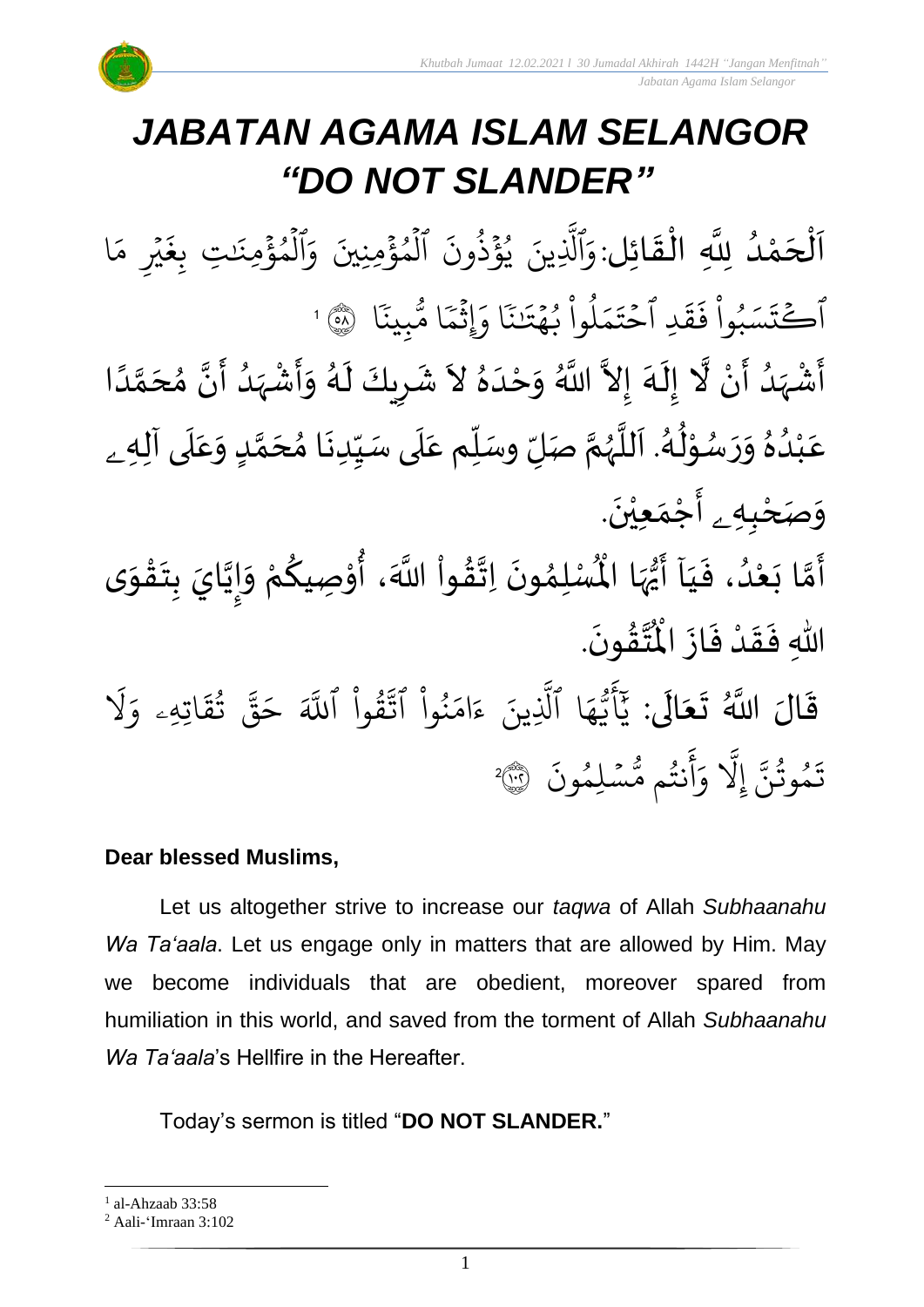

#### **Dear blessed audience,**

*Fitnah* (slander) refers to accusation or allegation that is purposely intended whether in the form of writing, picture, video, and others. *Fitnah* is a very despicable act that can degrade or humiliate an individual, a group, or even an institution, while the accusation hurled is actually untrue. With the advancement in information technology today, we find the spread of *fitnah* through the misuse of social media. It happens very quick and widespread through mediums like WhatsApp, Facebook, Instagram (IG), and others. Even more unfortunate, it is disseminated under the pretext of freedom of speech, without authentication, and consideration of its adverse effects.

This very attitude is vehemently prohibited in Islam. This is because Islam teaches its adherents to have every piece of news received thoroughly vetted before spreading it to others.

Allah *Subhaanahu Wa Ta'aala* mentions in the 6<sup>th</sup> verse of soorah al-Hujuraat:

 $\ddot{\cdot}$ اسِقٌ بِذَ ؚ**ۭ** و.<br>مو  $\ddot{\cdot}$ ف م َك ء  $\frac{1}{2}$ و  $\tilde{1}$ ا  $\tilde{\phantom{a}}$ ِن ج إ ؙ<br>
<sup>ٔ</sup> ا  $\frac{1}{\epsilon}$ بر<br>نمو ُو<br>و  $\frac{1}{2}$ ام  $\tilde{\epsilon}$ ء ِينَ بة<br>أ ا الَّذِ ر<br>م ه و<br>د سَ<br>ڊ ِ<br>ج  $\overline{\phantom{a}}$ ِ<br>ِرِ يَاَّيُّهَا الَّذِينَ ءَامَنُوٓا إِن جَاءَكُمْ فَاسِقٌ بِنَبَإٍ فَتَبَيَّنُوٓا أَن تُصِيبُوا ُ<br>ا و<br>' و<br>په ِ<br>ءَ أ <u>ہ</u><br>ا ا  $\frac{1}{\epsilon}$ بر<br>نمو ُ ن<br>مت يت<br>جد ِ<br>پ ب  $\ddot{\phantom{0}}$ ت  $\ddot{\cdot}$ ف ٖ إ ِ بر ِد ِمنيَ َ َٰ لمُتُمَّ نَـٰ  $\frac{1}{2}$ و<br>په ہ<br>1  $\frac{1}{2}$ ع  $\ddot{\cdot}$ ا ف ِ<br>م يُصۡبِحُواْ عَلَىٰ مَ َٰ <u>ہ</u><br>ا و<br>م و<br>په  $\ddot{\cdot}$ تم فَ<br>ك ر<br>آ  $\mu$ َٰ  $\frac{1}{2}$ ه  $\overline{a}$ ا ِِب ے<br>مر م و  $\ddot{\phantom{0}}$  $\ddot{\phantom{0}}$ قَوْمًا بِجَهَٰلَةٍ فَتُصۡبِحُوا عَلَّىٰ مَا فَعَلَّتُمۡ نَـٰدِمِينَ ۞

**"O you who have believed, if there comes to you a disobedient one with information, investigate, lest you harm a people out of ignorance and become, over what you have done, regretful."**

Based on this verse, it is *waajib* (obligatory) upon every Muslim to investigate all information received so as to not get entangled with news that are defamatory.

2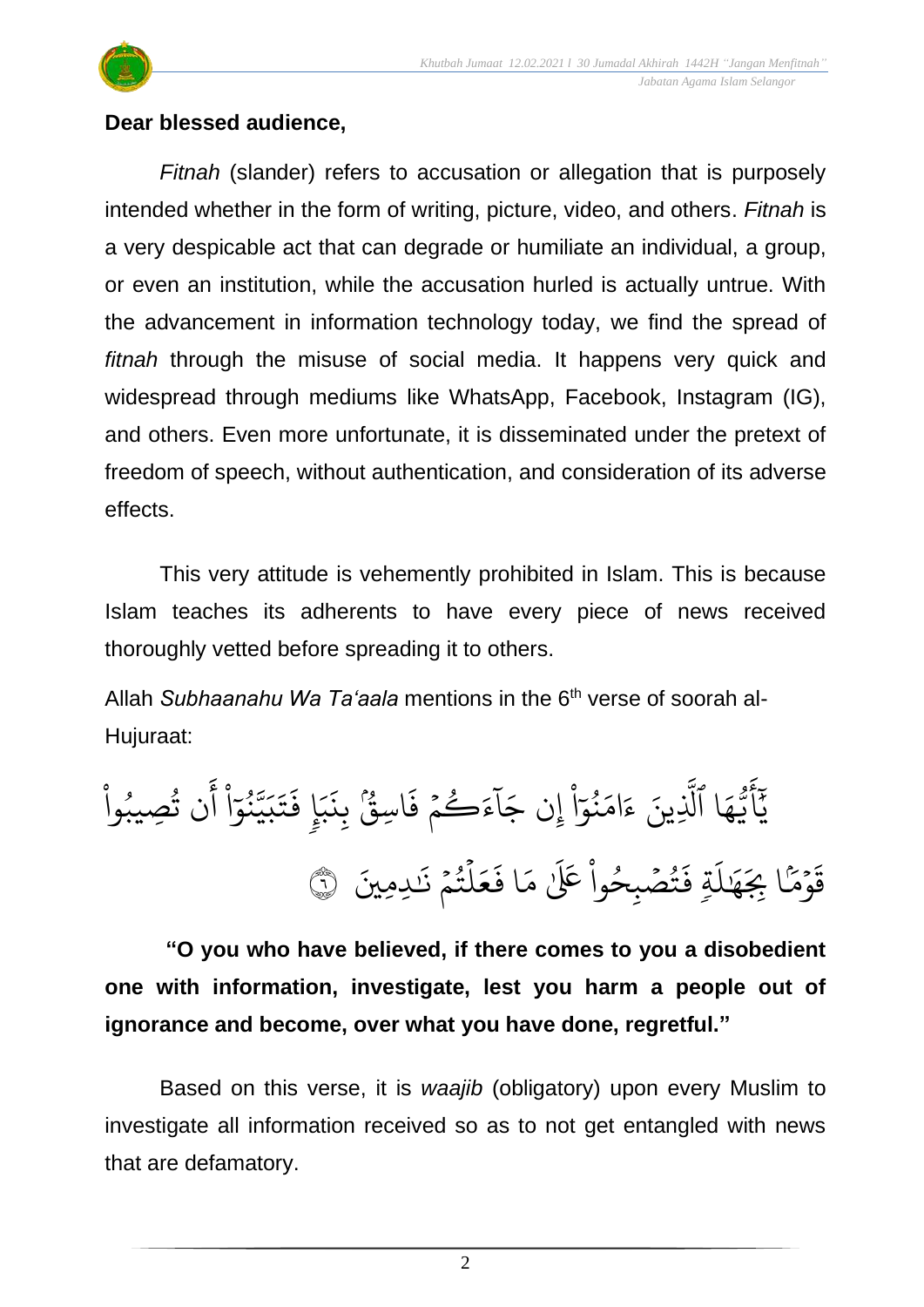



#### **Dear esteemed guests of Allah,**

*Fitnah* is truly dangerous and it must be avoided. Speeches and writings that are slanderous can result in misconceptions and negative perceptions, leading to hatred among each other, and hence inciting enmity. *Fitnah* can result in character assassination and bring about humiliation upon an individual. *Fitnah* mongers are not worried about the failure of a person, but instead they fear the success of others. Therefore, enmity and character assassination will soon become the cause for the destruction of social and national harmony.

Take heed, O *fitnah* mongers, of the admonition and threat conveyed by the Prophet  $\ddot{\text{m}}$  through the *hadeeth* of Abu Hurayrah *radiyAllaahu 'anh*:

 د َ ع ْ ب َ أ ار ا ىالن َ ل ا إ َ ه ب لُّ ز َ ا، ي َ ه ْ في ُ ن ا ي َ ب َ ت َ ا ي َ ةم َ م ل َ ك ْ ال ب ُ م ا ل َ ك َ ت َ ي َ د ْ ب َ ع ْ ال ا ن إ ب ر ْ غ َْ اْل َ ق و ر ْ ش َْ اْل َ ن ْ ي َ ا ب ا مم

**"The servant speaks words without thinking whether it is right or wrong, he may slip down in the Fire farther than the distance between the east and the west."**

(Agreed Upon)

#### **Dearest audience,**

*Fitnah* can occur whether realized or not, when one mentions or narrates the shortcoming or disability of others without prior investigation. *Fitnah* mongers would usually hide behind certain phrases such as "I heard that", "I heard an account", or "I sought clarification". However, when the *fitnah* has been spread from one to another, becoming the talk of the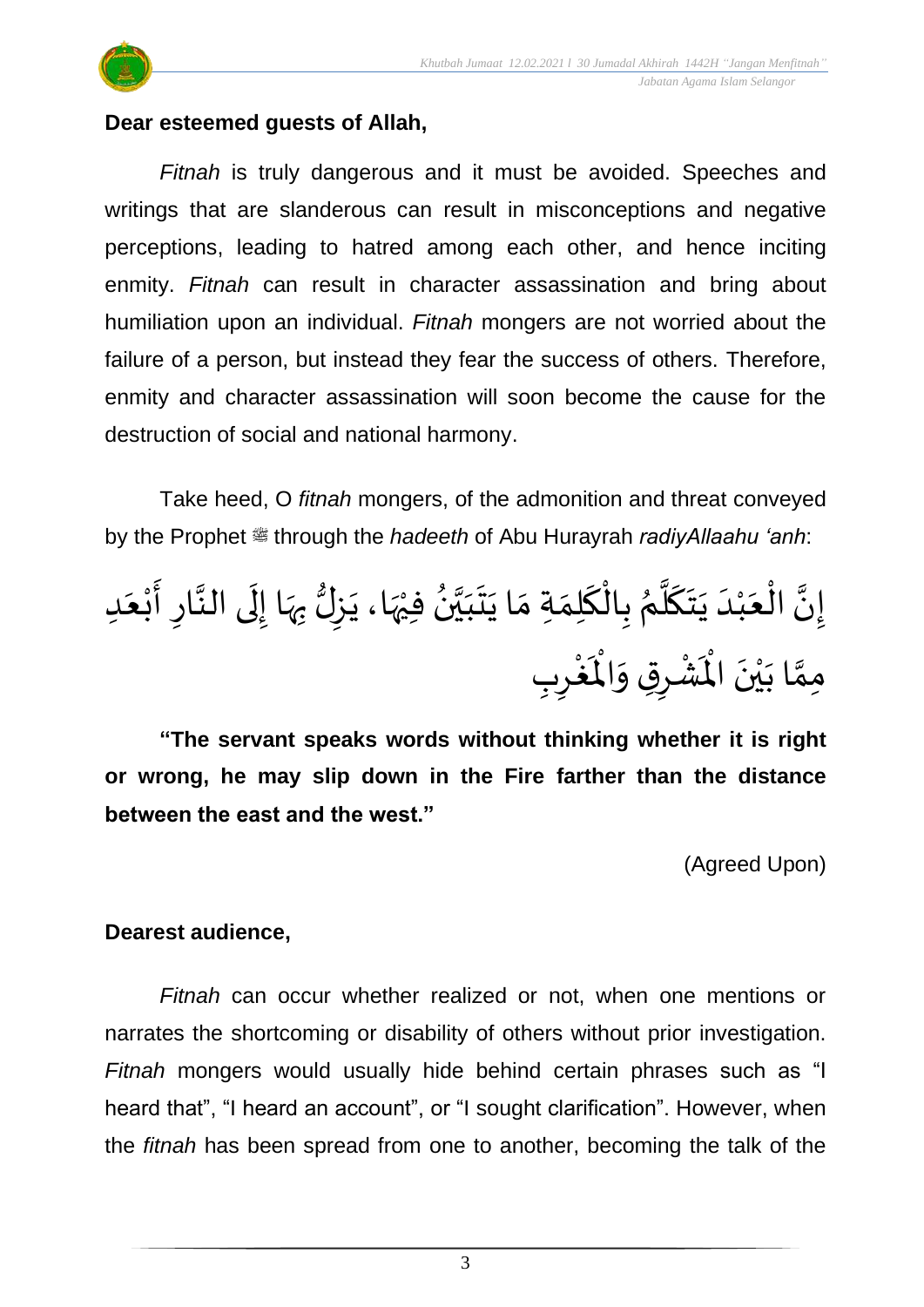

town non-stop and oft-repeated, then it is as if the unverified information has turned into something that is true.

Allah *Subhaanahu Wa Ta'aala* mentions in verse 36 of soorah al-Israa':



**"And do not pursue that of which you have no knowledge. Indeed, the hearing, the sight and the heart - about all those [one] will be questioned."**

Rivalries between leaders whom then resort to the weapon of fitnah mongering will only cause the state and nation to plunge into the valley of destruction. Tale-bearing has shattered the hopes of the citizens who sought refuge in the leaders as exemplars in harmonizing one another, practicing good governance, and prospering community and state living.

The second of the Rightly-Guided Caliph, Sayyidina 'Umar al-Khattaab *radiyAllaahu 'anh* had one said, *"If a mule were to stumble on the bank of the Euphrates, I would've feared Allah asking me about it in the Hereafter, why I did not pave the way for it?"* The justice of 'Umar al-Khattaab was not confined to only humans, but it was for all creations of Allah Subhaanahu Wa Ta'aala. Rasulullah is gave admonition on the significance for the leaders to be just, as mentioned in the narration of 'Awf bin Maalik *radiyAllaahu 'anh*, where Rasulullah  $\equiv$  said:

 $\sum_{i=1}^n$ ֦֧֦֧֦֦֦֦֦֦֦֦֦֦֧֦֝֜֜֓֟֓֟֓֟֓<br>֧֜֜֜֜**֓** إِنْ شِئْتُمْ أَنْبَأْتُكُمْ عَنِ الْإِمَارَةِ وَمَا هِيَ؟ أَوَّلُهَا مَلَامَةٌ، وَثَانِيهَا ليا .<br>م ْ <u>ہ</u> ِ<br>په ់<br>: َ ْ  $\frac{1}{2}$ ْ ُ<br>⊶ ە<br>م ំ<br>•  $\overline{\phantom{a}}$  $\frac{1}{2}$  $\frac{1}{2}$  $\frac{1}{\epsilon}$ تا<br>م  $\frac{1}{2}$  $\ddot{\phantom{0}}$  $\frac{1}{2}$  $\frac{1}{2}$  $\frac{1}{2}$  $\frac{1}{2}$ ्<br>,  $\frac{1}{2}$  $\frac{1}{2}$ ٌ ِ<br>مَة  $\frac{1}{2}$ ا<br>تار<br>1 يَوْمَ الْقِيَامَةِ إِلَّا  $\frac{1}{2}$  $\frac{1}{1}$ ֦֧֦֧֦֧֦֧֦֜֜֜֜֜֜֜֜<br>֧ׅׅ֝֜֜֜֜֜֜֜֜֜֜֝֜֜֝֜<del>֛</del>  $\frac{1}{2}$ ֦֧<sup>֦</sup>  $\ddot{\phantom{0}}$ **ء** ، وثَالِثُهَا عَذَابٌ  $\ddot{\cdot}$ .<br>م ِ<br>پُر<br>رُو ُ<br>ُ\*  $\frac{1}{2}$ و<br>م نَدَامَةٌ، وثَالِثُهَا عَذَابٌ يَوْمَ الْقِيَامَةِ إِلَّا مَنْ عَدَلَ  $\frac{1}{2}$  $\overline{\phantom{a}}$  $\ddot{\phantom{0}}$  $\frac{1}{1}$ ِ<br>م ْ  $\frac{1}{2}$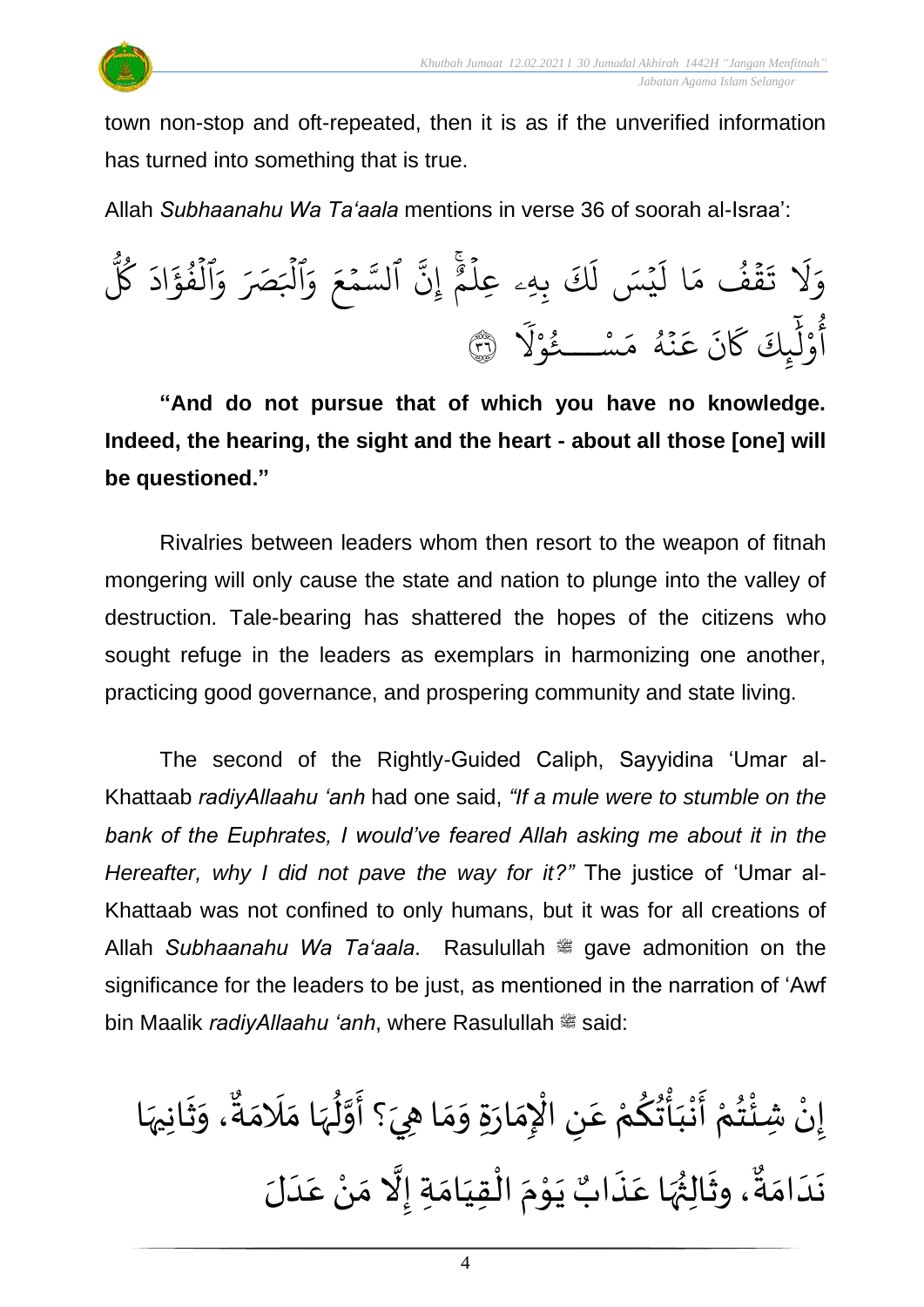**"If you wish, I will tell you about leadership and what it is? The first is blameworthy, the second is remorse, and the third is torment on the Day of Resurrection except for those who are just."** 

(at-Tabaraani)

#### **Dear blessed audience,**

Among the evidences from the religious texts that prohibits and abhors the act of spreading *fitnah* are:

**First**: Slanderers are the most deplored people. Allah *Subhaanahu Wa Ta'aala* mentions in verses 10 and 11 of soorah al-Qalam:



## **"And do not obey every worthless habitual swearer. [And] scorner, going about with malicious gossip."**

'Abdur Rahmaan bin Ghanm *radiyAllaahu 'anh* reported: Rasulullah <sup>26</sup> said:

َ ن ْ و ُ اؤ ا ش َْ اْل د َّللا ا ا َ عب ُ ار َ شر ة، ا حب َ األ َ ن ْ ي َ ب َ ن ْ و ُ ق ر َ ف ُْ ْل َ ة، ا َ م ْ مي ا الن ب َ ت َ ن َ ع ْ ال َ آء َ ر ُ ب ْ ال َ ن ْ و ُ اغ َ ب ْ ل َ ا

**"The worst servants of Allah are those who carry gossip, separating between loved ones, and seeking misery for the innocent."**

(Ahmad)

**Second**: The *fitnah* monger will be severely punished. In the *hadeeth* of ibn 'Abbaas *radiyAllaahu 'anhuma*, he narrated that Rasulullah  $\ddot{\mathcal{L}}$  had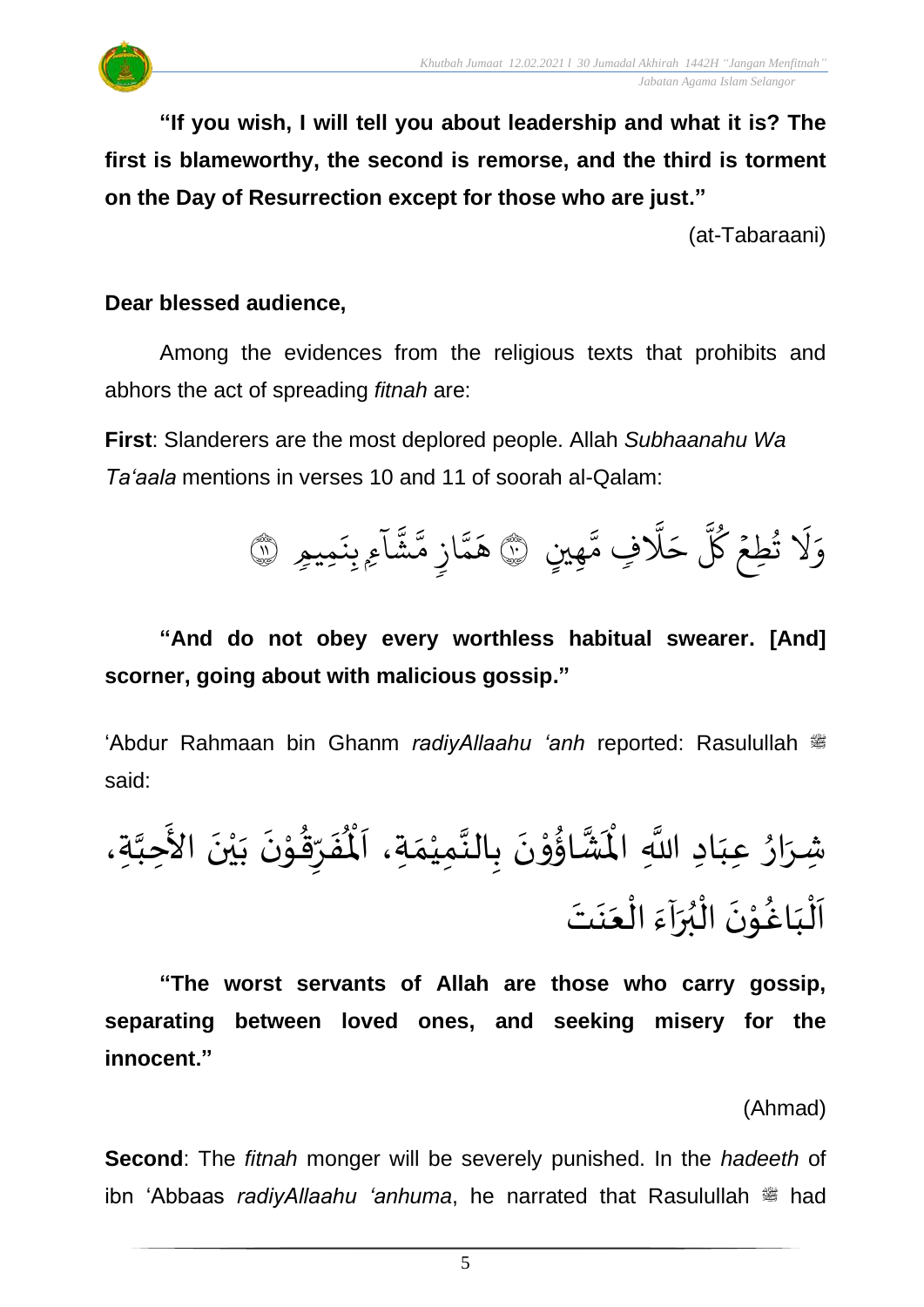

mentioned about two people who were punished in the grave, where he  $\ddot{\text{m}}$ stated:

**"These two men are being severely punished in their graves for a trivial matter. One of them did not take care to keep his garments clean of urine. The other harmed people with his tongue, carrying gossip between them."**

(al-Bukhaari)

And in another *hadeeth* narrated by Samurah bin Jundub *radiyAllaahu 'anh*, the Prophet  $\ddot{\mathscr{E}}$  said:

وأَمَّا الرَّجُلُ الذي أَتَيْتَ عليه، يُشَرْشَرُ شِدْقُهُ إلى قَفَاهُ، ُ<br>∕  $\ddot{\phantom{0}}$  $\ddot{\phantom{0}}$ و<br>گ )<br>። ْ ُ<br>ٌ  $\frac{1}{2}$ ْ  $\ddot{\phantom{0}}$ ُ<br>≀ َ ْ  $\ddot{\phantom{0}}$ ٍ<br>ٌ ا<br>په تا<br>م  $\frac{1}{2}$ ومَنْخِرُهُ إلى قَفَاهُ، وعَيْنُهُ إلى قَفَاهُ، فإنَّه الرَّجُلُ يَغْدُو مِن <br>ا ِ<br>وف  $\ddot{\phantom{0}}$ ِ<br>ِ ن<br>م ن<br>•<br>•  $\frac{1}{2}$  $\ddot{\cdot}$  $\ddot{\phantom{0}}$ و<br>گ ُ<br>پ ْ .<br>م  $\frac{1}{\lambda}$  $\frac{1}{2}$  $\frac{1}{2}$  $\frac{1}{\lambda}$ و<br>و ْ  $\frac{1}{2}$  $\ddot{\cdot}$ بَيْتِهِ، فَيَكْذِبُ الكَذْبَةَ تَبْلُغُ الآفَاقَ  $\frac{1}{2}$ ُ ُ ْ  $\ddot{\phantom{0}}$  $\frac{1}{2}$  $\ddot{\phantom{0}}$ ْ ์<br>-<br>-ُ <u>ہ</u> َ  $\frac{1}{2}$ ؗ<br>ٔ  $\frac{1}{2}$ 

**"As for the man you came upon, whose sides of mouth, nostrils and eyes were torn off from front to back, he is the symbol of the man who goes out of his house in the morning and tells lies that are spread all over the world."**

(al-Bukhaari)

**Third**: The slanderer will not enter Paradise. This is as mentioned in the *hadeeth* of Hudhayfah *radiyAllaahu 'anh* where he heard Rasulullah <sup>26</sup> said:

ُ<br>ื้\* لا يَدْخُلُ الجَنَّةَ قَتَّاتٌ  $\frac{1}{2}$  $\frac{1}{2}$  $\ddot{\phantom{0}}$ ا<br>با<br>•  $\overline{\phantom{a}}$ ُ<br>پ **ٔ**  $\ddot{\phantom{0}}$ 

**"The talebearer will not enter Paradise."**

(al-Bukhaari)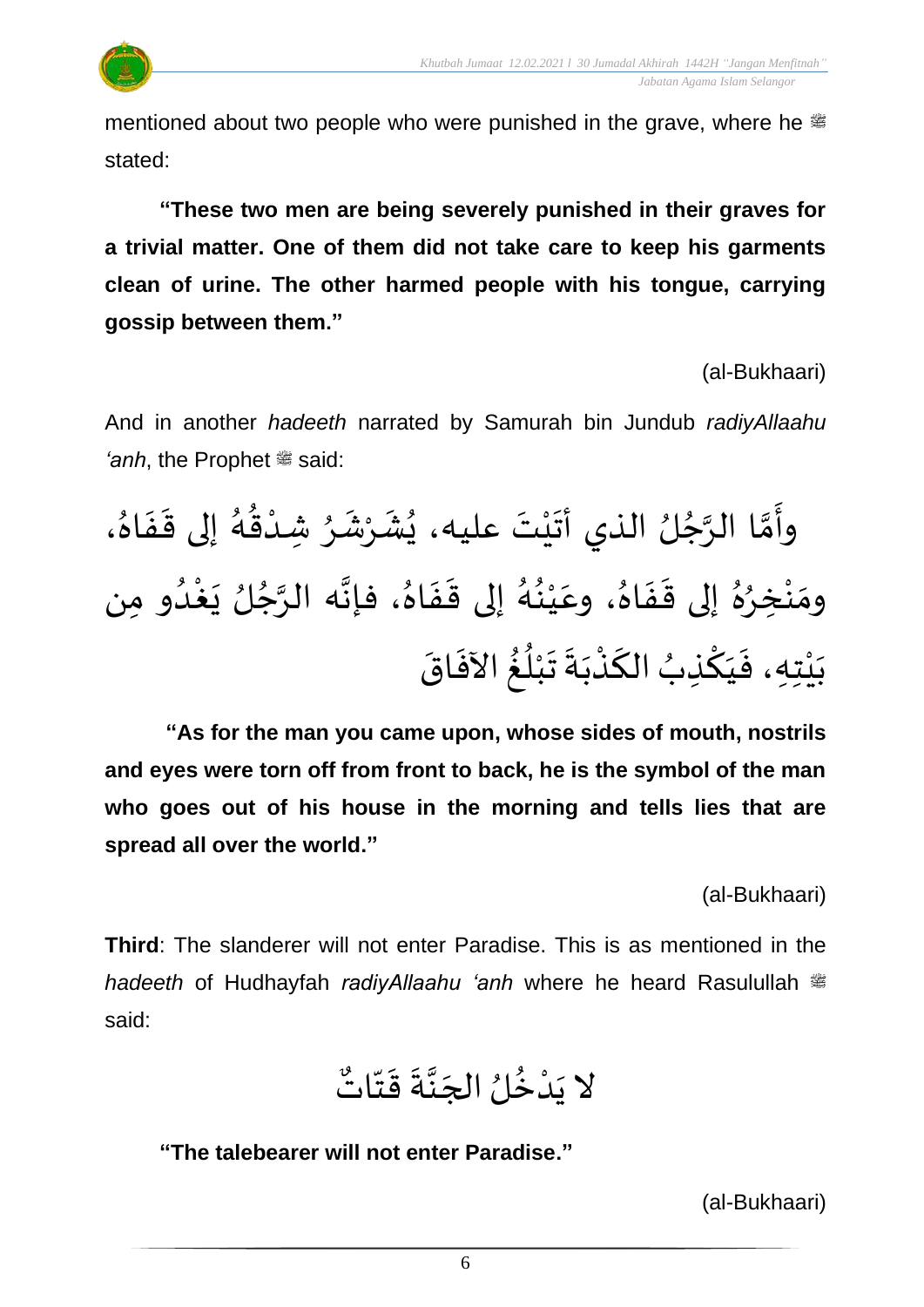

**Fourth**: Severe torment awaits those that are immersed in spreading *fitnah*, as mentioned by Allah in the 19<sup>th</sup> verse of soorah an-Noor:

 $\ddot{\cdot}$ ون و<br>مم ِب ُي ِينَ و<br>م بة<br>1 الَّذِ ذ نَّ الَّذِينَ يُحِبُّونَ إ وو<br>م لِي<sup>وو</sup> ِ<br>ج أ g اب  $\ddot{\cdot}$ ذ ِ<br>م ھُمۡ عَـ  $\frac{1}{2}$ و<br>م  $\tilde{t}$ ل ُ<br>ا نموا ُو ِ<br>م ام ر<br>ء ء ِينَ بة<br>1 ِِف ٱَّل ة ور<br>د  $\tilde{\mathbf{r}}$ ِحش َٰ  $\ddot{\cdot}$ الفًا ہ<br>1  $\frac{1}{2}$ ِشيع  $\ddot{\cdot}$ ن ت ِ<br>ج أ  $\ddot{\cdot}$ مُونَ و ر<br>آ ل ع  $\frac{1}{2}$ ؚ ت ر<br>1 َل م نت  $\frac{1}{2}$ و<br>په ِ<br>ج أ  $\frac{1}{\alpha}$ م وَا و ر<br>آ ل ع  $\frac{1}{2}$ ِ<br>د ي و<br>أ اِللَّهُ َ<br>َء ةِ وَا ِ<br>م الأخرَ َ<br>م ا و  $\frac{1}{2}$ فِي ٱلدُّنۡيَا وَٱلۡٱلۡخِرَةِۚ وَٱللَّهُ يَعۡلَمُ وَأَنتُمۡ لَا تَعۡلَمُونَ ۞  $\ddot{\cdot}$ 

**"Indeed, those who like that immorality should be spread [or publicized] among those who have believed will have a painful punishment in this world and the Hereafter. And Allah knows and you do not know."**

#### **Dear blessed audience,**

To end the *khutbah* delivered on this noble day, I would like to remind fellow respected audience that:

1. The Muslim *ummah* must have certainty that every words uttered and actions committed will be held accountable in front of Allah *Subhaanahu Wa Ta'aala* in the Hereafter.

2. The Muslims are forbidden from spreading *fitnah* for it can cause dispute and disunity.

3. The Muslim *ummah* must always remain vigilant by always verifying every piece of information received, in avoiding the spread of *fitnah* that is truly detrimental. And,

4. Take heed, for the slanderer will turn bankrupt in front of Allah *Subhaanahu Wa Ta'aala* for having to recompense the defamed person.

7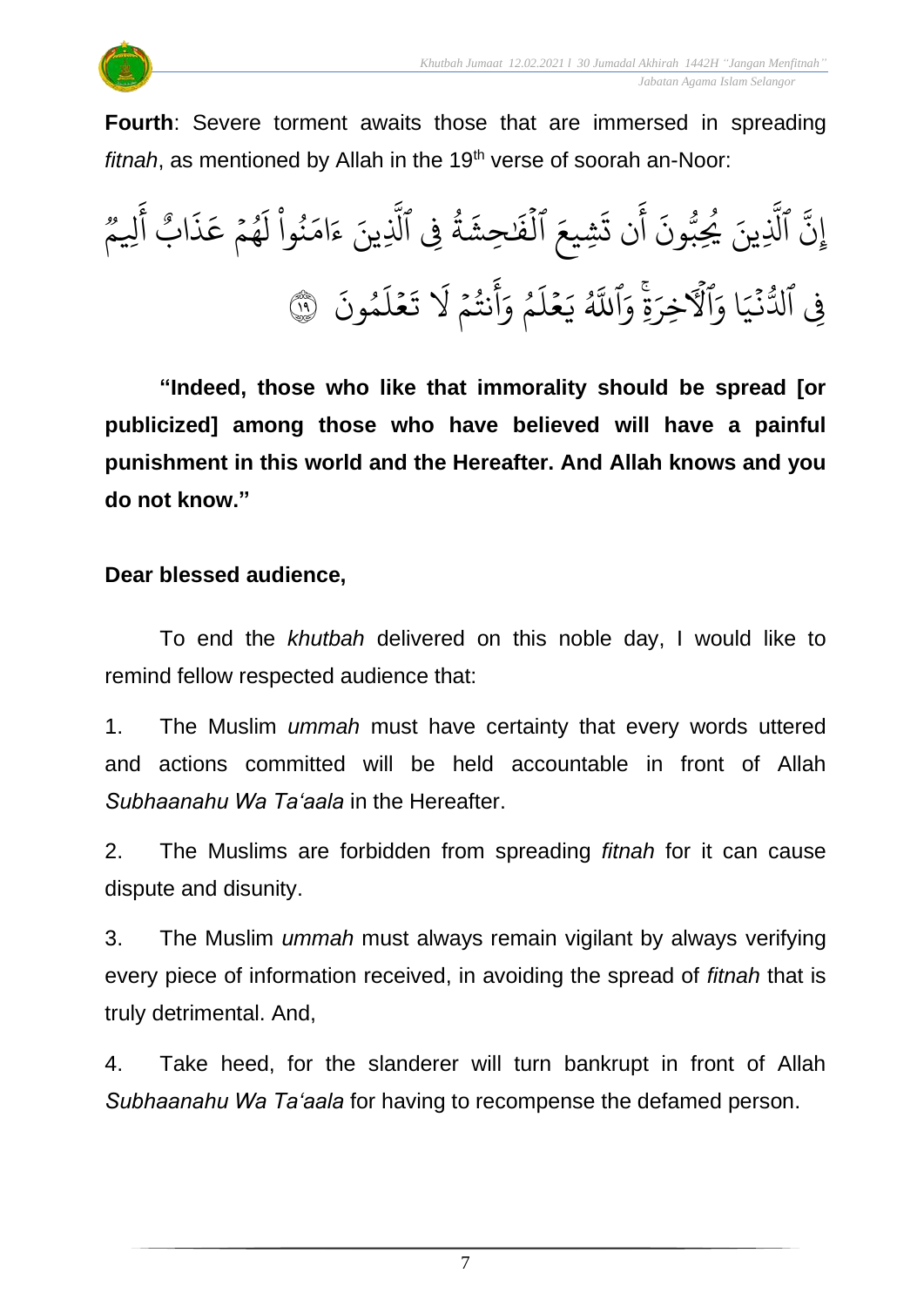ِجِيمِ ِ<br>س ِن الر ا  $\tilde{\xi}$ ط ي **ٔ** سا<br>شه عُوذُ بِاللَّهِ مِنَ الشَّ ُو<br>په و<br>م ِ<br>ج أ

ُ ن  $\frac{1}{2}$  $\tilde{\cdot}$ نخ<br>ح  $\frac{1}{\alpha}$ ج و <sup>و ا</sup><br>فَمُسُهُو وَ ۖ صا<br>ھ  $\ddot{\cdot}$  $\ddot{\cdot}$ سۡوِسُ بِهِۦ ذَ ُ  $\ddot{\phantom{0}}$ ِ<br>م ا ثَوَّ ور ِ<br>م ء<br>م مَ و ر<br>آ ل ع  $\frac{1}{2}$  $\ddot{\cdot}$ بر<br>ڊ  $\frac{1}{c}$ ا ٱلۡإِنسَٰنَ وَ ہ<br>1  $\ddot{\cdot}$ ؞ۧ<br>ۿؘۮؘ  $\frac{1}{2}$ ر<br>آ  $\mathcal{L}$  $\ddot{\cdot}$ خ د ہ<br>ا  $\ddot{\phantom{0}}$ ق .<br>آ ل  $\frac{1}{2}$ و ِرِيدِ  $\frac{1}{2}$ بُلِ الوَ ہ<br>1  $\ddot{\phantom{0}}$  $\overline{\phantom{a}}$ ح هِ ِمن  $\ddot{\phantom{0}}$  $\overline{a}$  $\tilde{1}$ قَرَبُ إِلَيْ إ ُ  $\ddot{\cdot}$ ِ<br>ج اقْرَبُ إِلَيْهِ مِنْ حَبْلِ الْوَرِيدِةِ ۚ إِذْ يَتَلَقَّى الْمُتَلَقِّيَانِ عَنِ الْيَمِينِ وَعَنِ ر<br>م ع  $\frac{1}{\alpha}$ ِمِينِ وَ ر<br>س ہ<br>ا نِ اليَ ِ<br>م ِن ع ا ِ ِ سا<br>مو ق َ<br>ا  $\mathcal{L}$  $\ddot{\phantom{0}}$ المُتَ و ہ<br>1 لية<br>مد قمی ر<br>آ  $\mathcal{L}$  $\ddot{\phantom{0}}$ ت  $\tilde{\cdot}$ ي ِذ  $\ddot{\cdot}$ إ وو<br>۱ عِيد  $\ddot{\phantom{0}}$ ِل ق ا  $\frac{1}{2}$ ِم ه الشِّمَالِ قَعِيدٌ(١٧) وو<br>۱ تِيد ِ<br>م ع ø قِيب ِ هِ ر ي  $\ddot{\phantom{0}}$ ِ<br>أك دل بة<br>1 وَلِي إِلاَ  $\ddot{\phantom{0}}$  $\ddot{\cdot}$ ِمن ق فِظ ل و<br>و ہ<br>آ  $\tilde{\cdot}$ مَّا يَلۡفِظُ مِن قَوۡلٍ إِلَّا لَدَيۡهِ رَقِيبٌ عَتِيدٌ۞

**"And We have already created man and know what his soul whispers to him, and We are closer to him than [his] jugular vein. When the two receivers receive, seated on the right and on the left. Man does not utter any word except that with him is an observer prepared [to record]."**

(Qaf 50:16-18)

ْ بَارَكَ اللّهُ ۖ لِيْ وَلَكُمْ فِي الْقُرْآنِ الْعَظِيْمِ، وَنَفَعَنِيْ وَإِيَّاكُمْ َ  $\ddot{\cdot}$  $\ddot{\phantom{0}}$  $\tilde{\cdot}$ ْ  $\overline{\phantom{a}}$ ْ ْ  $\frac{9}{4}$ ْ ْ <u>و</u>  $\tilde{\mathbf{r}}$  $\frac{1}{2}$ ំ<br>,  $\frac{1}{2}$  $\ddot{\phantom{0}}$ ْ ِ<br>م ن<br>• !<br>-<br>- $\tilde{\cdot}$ بِمَا فِيْهِ مِنَ الآيَاتِ وَالنِّكْرِ الْحَكِيْمِ وَتَقَبَّلَ مِنِّيْ وَمِنْكُمْ ن<br>ا  $\frac{1}{2}$  $\frac{1}{2}$  $\tilde{\cdot}$ ំ<br>រ .<br>-<br>ا ْ<br>مُ  $\overline{\phantom{a}}$ ؚ<br>م  $\ddot{\cdot}$  $\frac{1}{2}$ َ<br>اُس  $\ddot{\phantom{0}}$ ំ<br>រ  $\frac{1}{2}$ ْ ِ<br>م ْ  $\tilde{\cdot}$ **ٔ** '<br>י  $\sum$ . ़<br>१ تِلاوَتَهُ، إِنَّهُ هُوَ السَّمِيْعُ الْعَلِيْمُ ْ َ ֦֧֦֧֦֧֦֧֦֜֜֜֜֜֜֜֜<br>֧֝֜֜֜֜֜֜֜֜֜֜֜֞֟ ُ ْ ا<br>ما  $\frac{1}{2}$  $\frac{1}{2}$ ر<br>ر<br>ار لة<br>•  $\frac{1}{2}$ .<br>ر<br>ا  $\ddot{\ }$  $\frac{1}{2}$  $\sum$ أَقُولُ قَوْلِيْ هَذَا وَأَسْتَغْفِرُ اللّٰهَ الْعَظِيْمَ لِيْ وَلَكُمْ وَلِسَاْئِرِ  $\tilde{\cdot}$ ْ <u>ہ</u>  $\tilde{\mathbf{r}}$  $\tilde{\cdot}$ ْ إ  $\frac{1}{2}$ ْ َ ْ ∫<br>∕ ِ<br>وف  $\frac{1}{2}$  $\frac{1}{2}$  $\frac{1}{2}$ .<br>مو  $\overline{a}$ ំ<br>, لمح י<br>י  $\frac{1}{2}$  $\frac{9}{2}$  $\frac{1}{2}$ . ُ ر<br>لَّمُسْلِمَاتِ، فَاسْتَغْفِرُوْهُ إِنَّهُ هُوَ الْغَفُوْرُ الرَّحِيْمُ ْ ن<br>م  $\frac{1}{2}$ ֦֧֦֧֦֦֧֦֧֦֧֦֧֦֧֦֧֦֧֦֧֦֝֟֓<br>**֧** ِ<br>ِ••  $\ddot{\phantom{0}}$ ا<br>ا  $\frac{1}{2}$  $\frac{1}{2}$ ्<br>१ ن<br>•<br>•  $\frac{1}{2}$ ُ י<br>י **ہ**<br>د ِ<br>وفيات  $\frac{1}{2}$  $\ddot{\cdot}$  $\frac{1}{2}$ ر۔<br>لْمُسْلِمِيْنَ وَالْمُ  $\frac{1}{2}$  $\ddot{\phantom{0}}$ ់<br>**់** الْم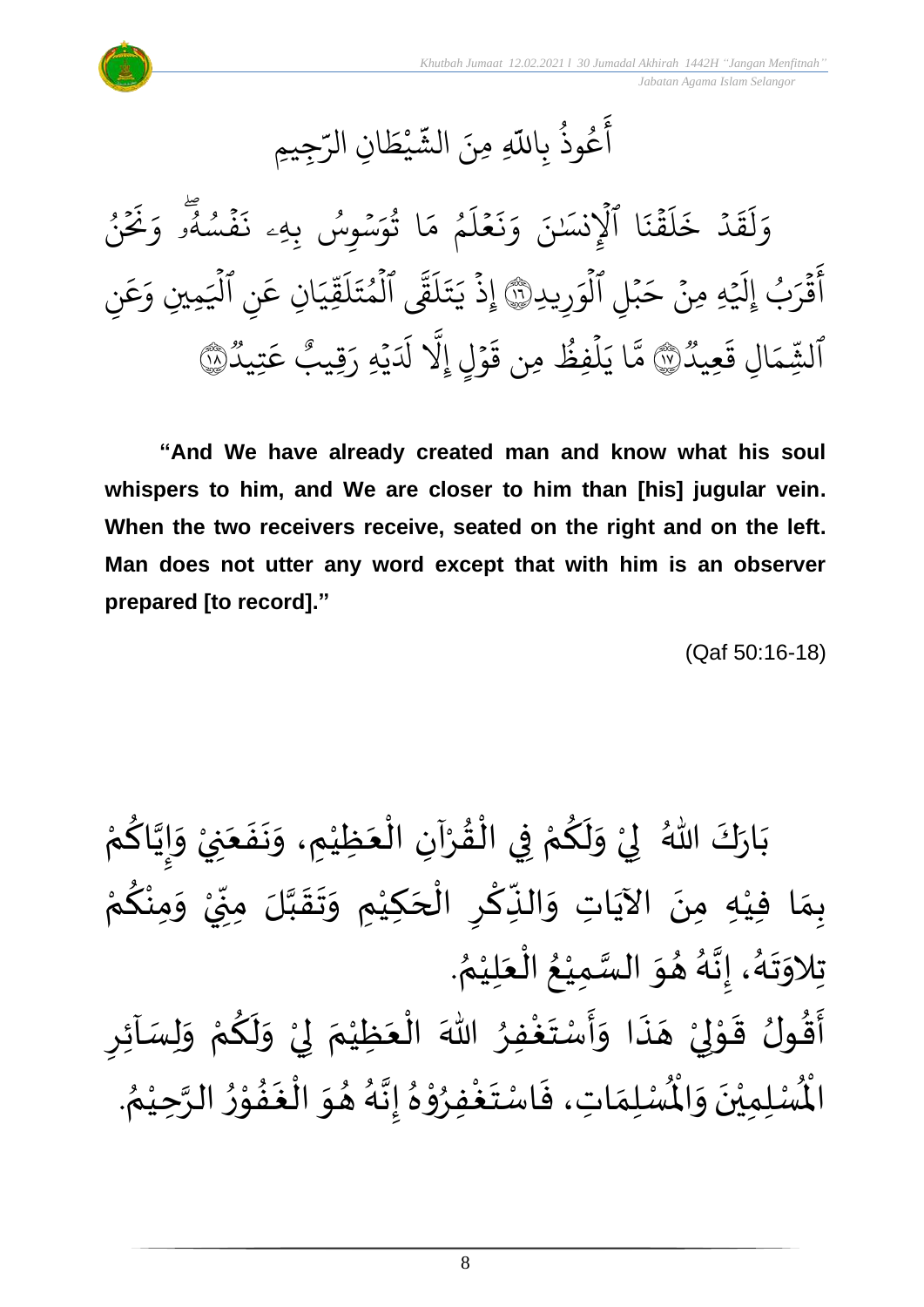

## **THE SECOND** *KHUTBAH*

للسلمِيْنَ، وَرَزَقَنَا مِنَ الطَّيِّبَاتِ  $\frac{1}{1}$ しんこ  $\frac{1}{2}$ ن<br>ا  $\ddot{\phantom{0}}$ ।<br>◆<br>◆  $\frac{1}{2}$  $\ddot{\cdot}$  $\frac{1}{2}$  $\tilde{\cdot}$  $\ddot{\phantom{0}}$ ់<br>**រ** اَلْحَمْدُلِلَّهِ الَّذِيْ جَعَلَنَا مِنَ الْمُسْلِمِيْنَ، وَرَزَقَنَا مِنَ الطَّيِّبَاتِ.  $\ddot{\phantom{0}}$  $\ddot{\phantom{0}}$ َ<br>الم  $\frac{1}{2}$  $\ddot{\phantom{0}}$ ا<br>ا ان<br>ا و<br>و **ٔ**  $\overline{\phantom{a}}$ ֦֧֦֧֦֧֦֧֦֧֦֧֦֧֜֜֜֜֓֓֟֓֟֓֜֜֜֜֜֜֜<br>**֡**  $\overline{\phantom{a}}$ ا<br>ا أَشْهَدُ أَنْ لَّا إِلَهَ إِلاَّ اللّهُ وَحْدَهُ لاَ شَرِيْكَ لَهُ، وَأَشْهَدُ أَنَّ ْ ر<br>پنج و<br>ا  $\frac{1}{2}$ ْ  $\tilde{\mathbf{z}}$ الا ر<br>سا  $\tilde{\cdot}$  $\frac{1}{2}$  $\lambda$  $\frac{1}{2}$ ِ<br>ا  $\tilde{\cdot}$ ا<br>با<br>• -<br>با بر<br>د  $\frac{1}{2}$ ْ  $\frac{1}{2}$  $\tilde{\cdot}$ د<br>گ  $\tilde{\mathbf{r}}$ ْ  $\overline{\phantom{a}}$  $\frac{1}{2}$  $\tilde{\cdot}$ مُحَمَّدًا عَبْدُهُ وَرَسُوْلُهُ. اَللَّهُمَّ صَلِّ وَسَلِّمْ وَبَارِكْ عَلَى سَبِّدِنَا ْ ์<br>ผู้  $\overline{L}$  $\tilde{\cdot}$ ن<br>م و<br>ر<br>ر ا<br>آ  $\overline{\phantom{a}}$ و<br>گ  $\frac{1}{2}$ י<br>י و<br>م  $\frac{1}{2}$  $\frac{1}{2}$  $\frac{1}{\lambda}$ و<br>و ْ .<br>م ً<br>أ ت<br>م  $\overline{\phantom{a}}$  $\frac{1}{2}$  $\ddot{\phantom{0}}$  $\frac{1}{1}$  $\frac{1}{2}$ `<br>أ .<br>م ّ  $\ddot{\phantom{0}}$ مُحَمَّدٍ وَعَلَى آلِهِ وَصَحْبِهِ وَمَنْ تَبِعَهُمْ بِإِحْسَانٍ إِلَى يَوْمِ <u>ل</u> تة<br>م  $\overline{\phantom{a}}$  $\frac{1}{2}$ َ ً<br>م  $\tilde{\cdot}$ ֦֧֦֦֧֦֦֦֧֦֦֦֧֦֧֦֝֝֝֟֓֟֓֟֓<br>**֧** ़<br>-<br>• َ ل  $\frac{1}{2}$ )<br>=<br>= ْ <u>د</u><br>: ៝<br>៝ و<br>ر<br>ر َ  $\ddot{\phantom{0}}$ ْ  $\frac{1}{2}$ ์ $\tilde{\cdot}$ ֦֧<u>֦</u> الدِّيْنِ. أَمَّا بَعْدُ، فَيَا عِبَادَ اللّهِ، اِتَّقُواْ اللَّهَ، أُوصِيكُمْ وَإِيَّايَ اتا<br>م |<br>-<br>-<br>- $\tilde{\cdot}$ ۔<br>∗ ِ<br>م ∫<br>م ْ ُ<br>مو ن<br>\*  $\sim$ َ َ  $\frac{1}{2}$ ٍ<br>ا ំ<br>រ  $\ddot{\phantom{0}}$ تا<br>م  $\frac{1}{2}$ ليا ّٰ<br>ْ  $\frac{1}{\sqrt{2}}$ .  $\ddot{\phantom{0}}$ تقُوْنَ י<br>י  $\frac{1}{2}$ ا<br>این<br>جو ُ<br>مو بِتَقْوَى اللّهِ فَقَدْ فَازَ الْمُ  $\ddot{\phantom{0}}$  $\frac{1}{2}$ ْ  $\frac{1}{2}$  $\frac{1}{2}$  $\frac{1}{2}$ ّ<br>مو  $\ddot{\ }$  $\ddot{\cdot}$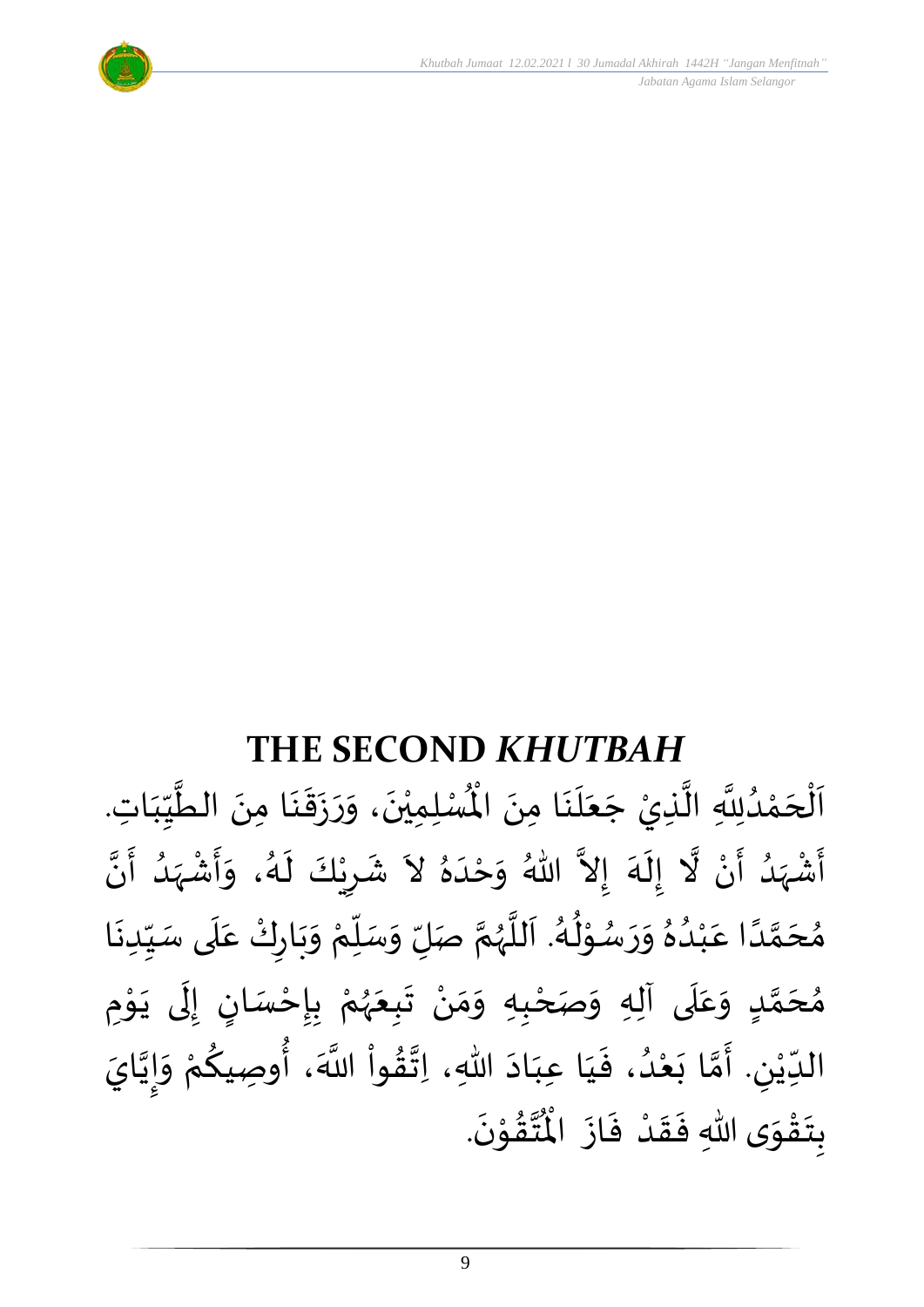

#### **Respected audience,**

Let us unite upon the basis of authentic Islamic *'aqeedah*. The Muslims must remain united at heart in facing atmospheres, perverted ideologies, and threats by the enemies of Islam. The solid unity of the Muslim *ummah* is the foundational strength towards the development of an *ummah* that is dignified, capable, and upright. Let us unite upon the spirit of firm *tawheed*, الله إلا الله عبد إ $\lambda$ , affirmative principles within al-Qur'an and *al-*

*Hadeeth*, as well as the *Qudwah* (exemplary) of Rasulullah  $\ddot{m}$ .

The high number of Covid-19 cases recorded in Selangor according to statistics truly necessitate strict adherence to the SOP regulated by the government, the SOP released by JAIS in preventing the spread of Covid-19, and exercising self-control in this very difficult situation. Let us increase our *yaqeen* (certainty) in Allah *Subhaanahu Wa Ta'aala*, upholding his Oneness, purifying Him from other deities, as well as making *tawbah* (repentance). Let us ponder upon our wrongdoings in the past, that Allah *Subhaanahu Wa Ta'aala* sends this calamity and pandemic upon us. Let us not get riled up in spewing accusations, slander, or blaming those whom are diligently trying to overcome this severe predicament.

ؙۊؙٝڡؚڹؘٳؾؚ  $\ddot{\phantom{0}}$ ْ<br>باللہ ُْ ُؤْمِنِيْنَ ۖ وَالْمُ  $\tilde{\cdot}$  $\ddot{\phantom{0}}$ ْ ْ<br>بِ  $\mathbf{r}^{\circ}$ ِ<br>لْمُسْلِمَاتِ وَالْمُ  $\tilde{\cdot}$  $\frac{1}{2}$ ِ<br>اَللَّهُمَّ اغْفِرْ لِلْمُسْلِمِيْنَ وَالْمُ  $\tilde{\cdot}$  $\ddot{\phantom{0}}$ ់<br>**រ** ,<br>^ ់<br>ព្រ ِ<br>و ن<br>م ر<br>ر<br>ر ا<br>آ ً<br>أ الأَحْيَاءِ مِنْهُمْ وَالأَمْوَات، إِنَّكَ سَمِيْعٌ قَرِيْبٌ مُجِيْبُ الدَّ َ ֦֧<u>֦</u> -<br>ءِ ْ بو<br>زړ ْ  $\frac{1}{2}$ י<br>ה -<br>ع  $\frac{1}{2}$ ا<br>ا ُ ْ  $\frac{1}{2}$ ه<br>د ا قَرِرْ  $\overline{\phantom{a}}$  $\ddot{\ddot{\cdot}}$ ٌ ، إِنَّكَ سَمِيْعٌ قَرِيْبٌ مُجِيْبُ الدَّعَوَاتِ ْ ن<br>•<br>•  $\ddot{\ }$ .<br>م وَيَا قَاضِيَ الْحَاجَاتِ. اَللَّهُمَّ إِنَّا نَسْأَلُكَ وَنَتَوَسَّلُ إِلَيْكَ بِنَبِيِّكَ  $\frac{1}{1}$  $\frac{1}{2}$ L<br>:  $\ddot{\phantom{0}}$  $\frac{1}{2}$ ْ ें  $\frac{1}{2}$ ان<br>مرا  $\ddot{\ }$  $\ddot{\phantom{0}}$  $\ddot{\phantom{0}}$ َ<br>م ے<br>م  $\frac{1}{2}$  $\ddot{\phantom{0}}$ بة<br>•  $\frac{1}{2}$ ن<br>م ر<br>ر ا<br>آ َ  $\overline{\phantom{a}}$ ׁ<br>ו  $\frac{1}{2}$  $\frac{1}{2}$  $\ddot{\phantom{0}}$  $\frac{1}{2}$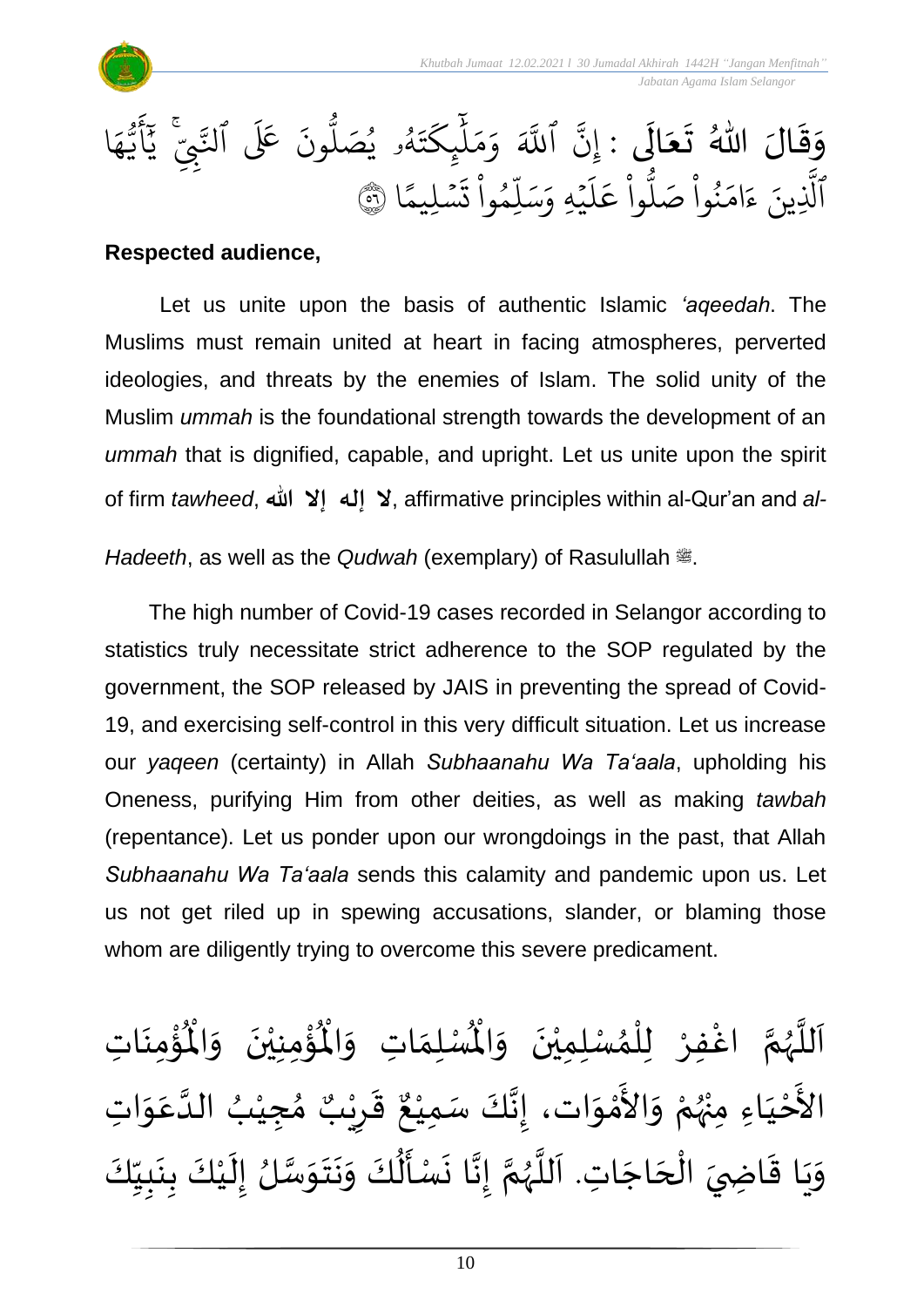

O Allah, You are the Lord that is All Mighty, we are grateful to You for having bestowed upon us *rahmah* and blessings upon this state that continues to prosper and progress, and that its residents remain united, under the auspices and leadership of our Ruler as the Head of Islamic affairs in this state.

O Allah, protect us from calamities and pandemic such as Covid-19.

ن<br>م اَللَّهُمَّ يَا دَافِعَ الْبَلَاءِ، اِدْفَعْ عَنَّا هَذَا الْوَبَاءَ وَالْبَلَاءِ وَالْمَرَضَ و<br>ر ا<br>آ ً<br>آ  $\ddot{\phantom{0}}$  $\overline{\phantom{a}}$ اتا<br>ج .<br>م ֦֧<u>֦</u>  $\ddot{\cdot}$ ٝ<br>۠ َ<br>ا  $\frac{1}{2}$ ֦֧֦֧֦֧֦֧֦֧֦֧֦֧֜֜֜֜֓֓<br>֧ׅׅ֜֜֜֜֜֜֜֜֜֜֜֜֜֜֜֝֜֜֬֟  $\ddot{\phantom{0}}$  $\sim$  $\ddot{\phantom{0}}$ ا الْوَبَاءَ وَالْبَلَاءِ وَالْمُ  $\tilde{\cdot}$ ً<br>ن  $\frac{1}{1}$ ْ  $\tilde{\cdot}$  $\frac{1}{2}$  $\ddot{\phantom{0}}$  $\frac{1}{2}$ ْ ى<br>وَالْشَّدَائِدَ وَالْمِحَنَ، بِلُطْفِكَ يَا لَطِيْفُ إِنَّكَ عَلَى كُلِّ شَىْءٍ **∶** ْ ์ $\frac{1}{2}$ ُ َ<br>ا .<br>م اله<br>بان<br>با  $\frac{1}{2}$ ُ  $\tilde{\mathbf{r}}$  $\ddot{\phantom{0}}$ ْ ٍ<br>ا <u>ر</u><br>- $\ddot{\phantom{0}}$  $\overline{\phantom{a}}$ )<br>°  $\frac{1}{2}$ َ َ نه<br>په  $\frac{1}{2}$ . و<br>م وَبِالْإِجَابَةِ جَدِيْرٌ ٝ<br>ؙ  $\overline{\phantom{a}}$  $\ddot{\phantom{0}}$  $\ddot{\phantom{0}}$ ֦֧֦֧֦֧֦֧֦֧֦֧֦֧֜֜֜֓֓֓<br>֧֝֜֜֜֜֜֜֜֜֜֟֓֬֝֓֟ ر<br>م  $\frac{1}{2}$ و<br>م قَدِيْرٌ ٝ<br>ؙ  $\frac{1}{2}$